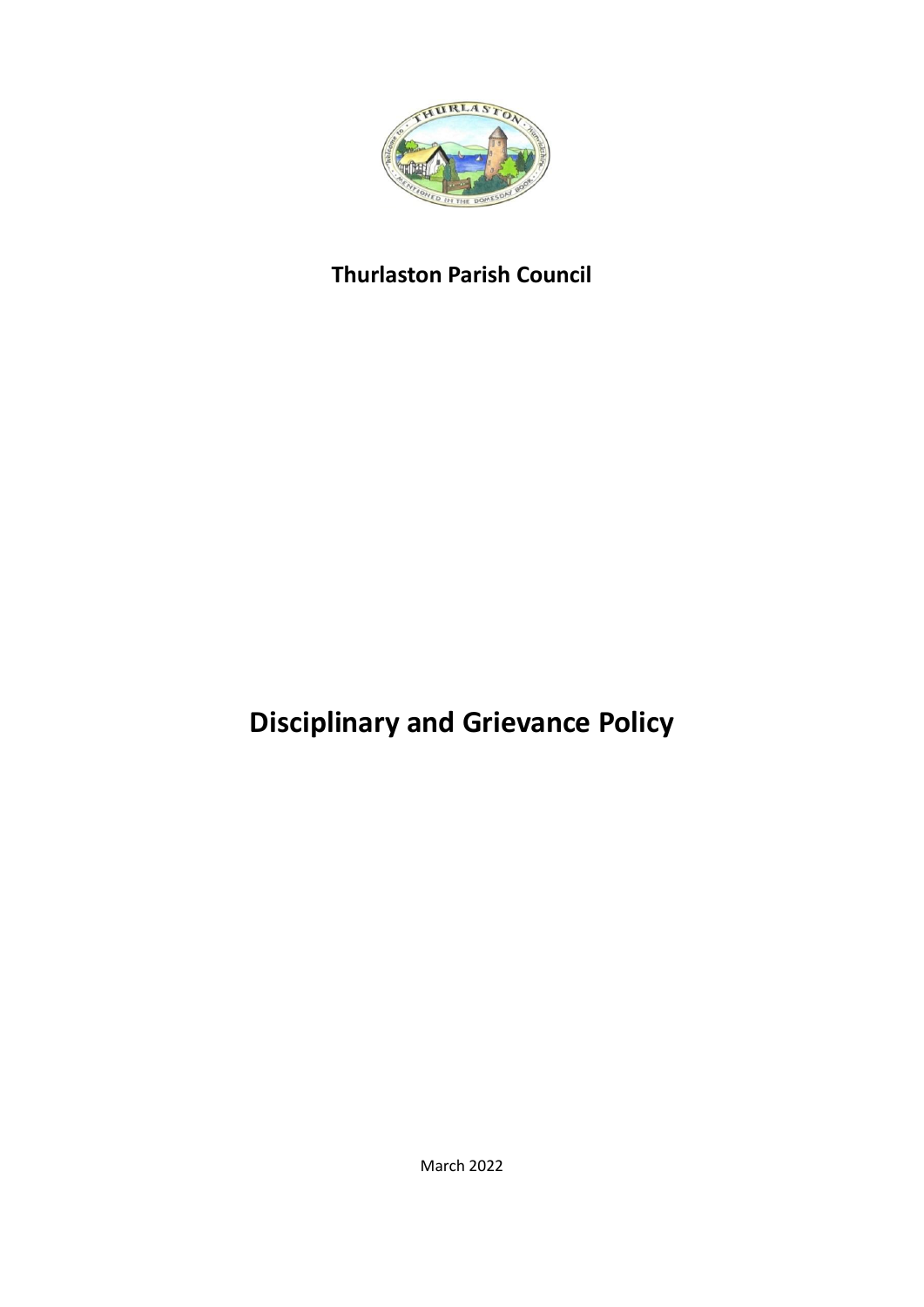| <b>Version</b> | <b>Author</b>     | Date       | <b>Review date</b> |
|----------------|-------------------|------------|--------------------|
| ۷1             | Stephen Lewington | March 2022 | Sep 2025           |
|                |                   |            |                    |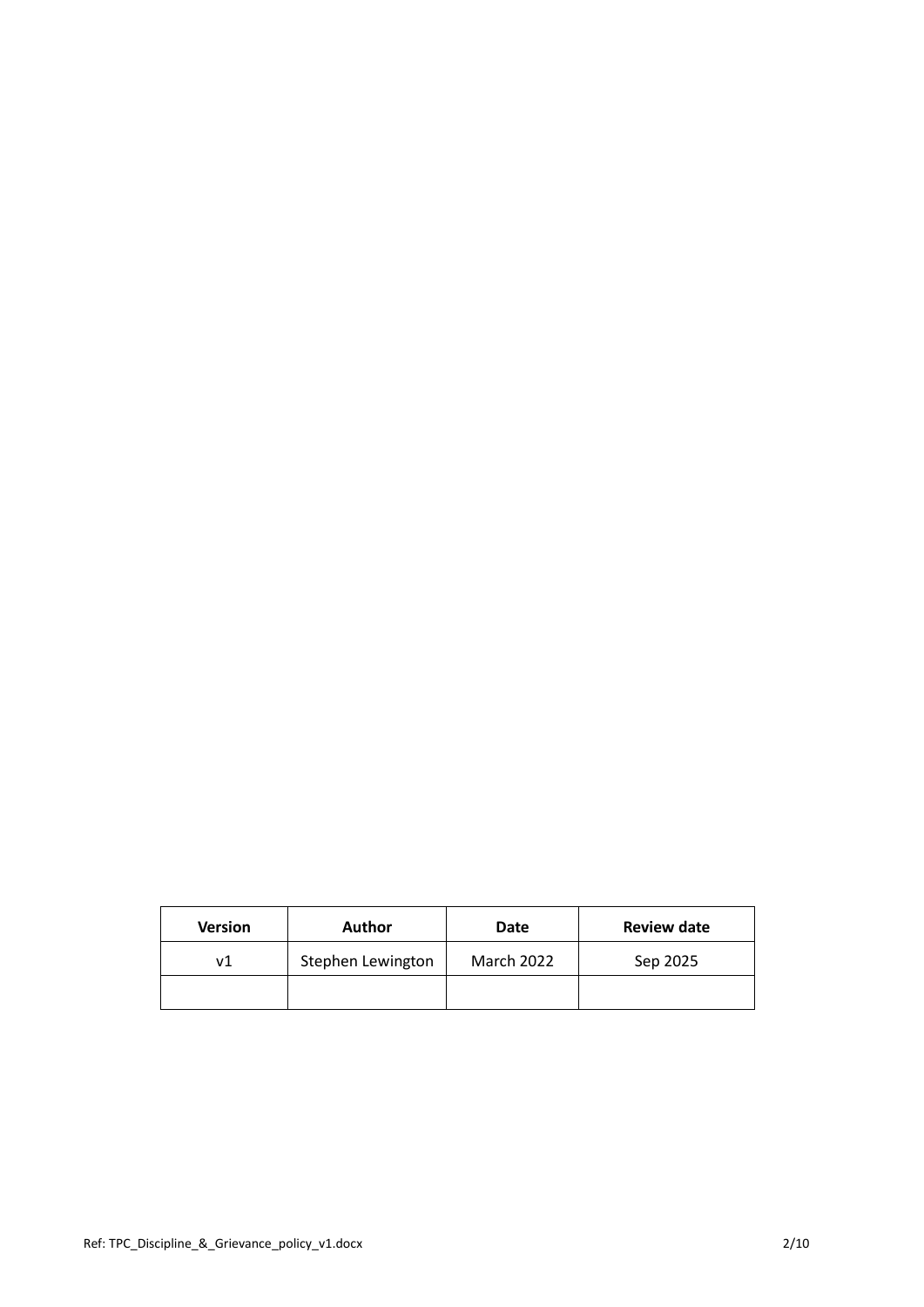## **1.0 DISCIPLINARY PROCEDURE**

## **1.1 Policy Introduction**

This policy is based on and complies with the 2015 ACAS Code of Practice and the model has been published in association with the National Association of Local Councils (NALC). It also takes account of the ACAS guide on discipline and grievances at work. The policy is designed to help Thurlaston Parish Council (TPC) employees improve any unsatisfactory conduct and their performance. Wherever possible, TPC will try to resolve its concerns about employees' behaviour informally, without starting the formal procedure set out below. The policy will be applied fairly, consistently and in accordance with the Equality Act 2010.

This policy confirms:

- (a) informal coaching and supervision will be considered, where appropriate, to improve performance;
- (b) TPC will fully investigate the facts of each case;
- (c) TPC recognises that misconduct and unsatisfactory work performance are different issues. The disciplinary policy will also apply to work performance issues to ensure that all alleged instances of employees' underperformance are dealt with fairly and in a way that is consistent with required standards. However, the disciplinary policy will only be used when performance management proves ineffective;
- (d) employees will be informed in writing about the nature of the complaint against them and given the opportunity to state their case;
- (e) employees will be provided, where appropriate, with written copies of evidence and relevant witness statements in advance of a disciplinary hearing;
- (f) employees may be accompanied or represented by a companion at any investigatory, disciplinary or appeal meeting;

The companion is permitted to address such meetings, to put the employee's case and confer with the employee. The companion cannot answer questions put to the employee, address the meeting against the employee's wishes or prevent the employee from explaining his/her case.

- (g) TPC will give employees reasonable notice of any meetings in this procedure. The employee must make all reasonable efforts to attend. Failure to attend any meeting may result in it going ahead and a decision being taken. An employee who does not attend a meeting will be given the opportunity to be represented and to make written submissions;
- (h) if the employee's companion is not available for the proposed date of the meeting, the employee can request a postponement and can propose an alternative date that is within five working days of the original meeting date unless it is unreasonable not to propose a later date;
- (i) any changes to specified time limits in TPC's procedure must be agreed by the employee and TPC;
- (j) information about an employee's disciplinary matter will be restricted to those involved in the disciplinary process. A record of the reason for disciplinary action and the action taken by TPC is confidential to the employee. The employee's disciplinary records will be held by TPC in accordance with the General Data Protection Regulation (GDPR);
- (k) audio or video recordings of the proceedings at any stage of the disciplinary procedure are prohibited, unless agreed by all affected parties as a reasonable adjustment that takes account of an employee's medical condition;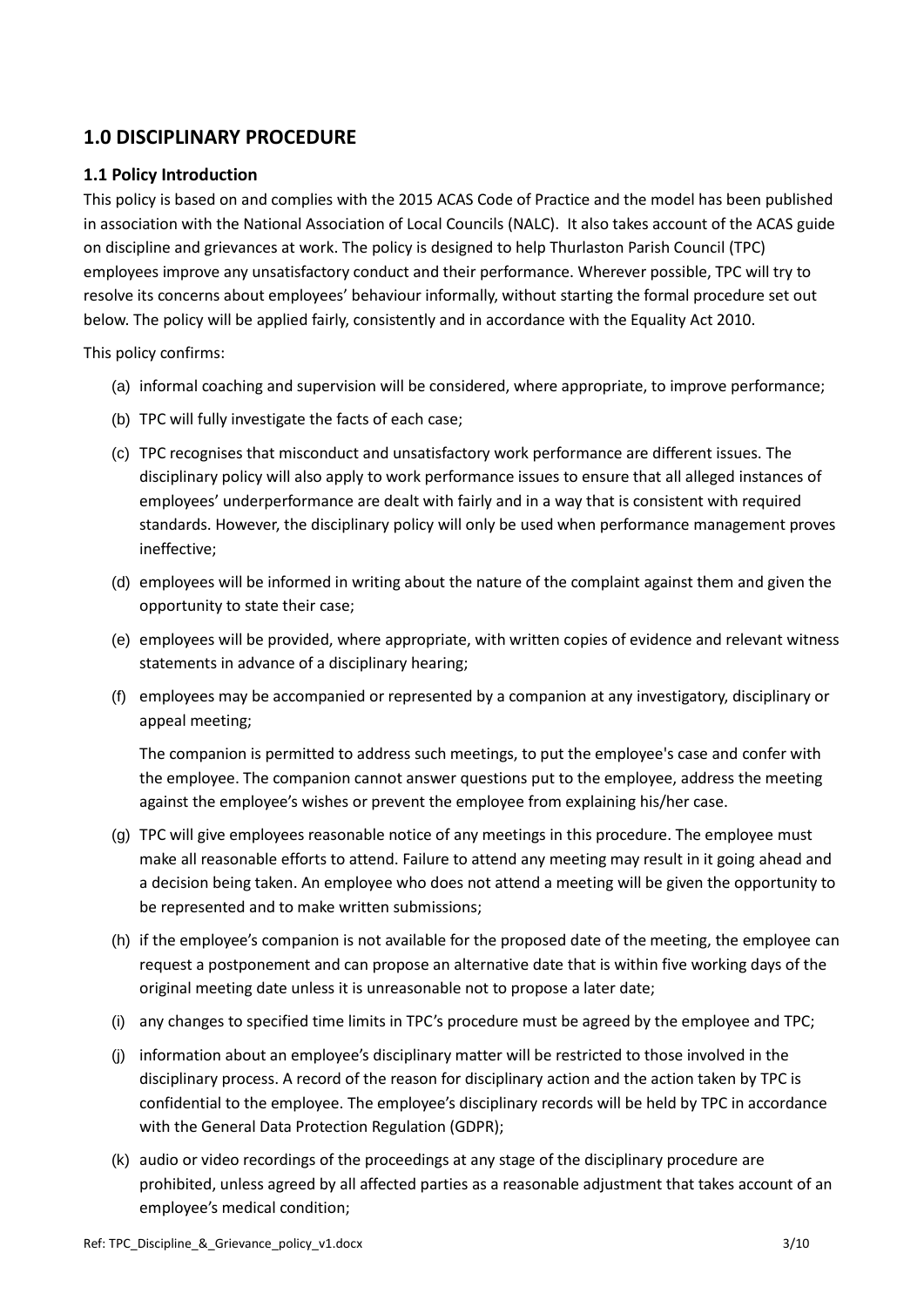- (l) employees have the right to appeal against any disciplinary decision. The appeal decision is final if an employee who is already subject to TPC's disciplinary procedure raises a grievance, the grievance will normally be heard after the completion of the disciplinary procedure;
- (m) disciplinary action taken by TPC can include a written warning, final written warning or dismissal;
- (n) this procedure may be implemented at any stage if the employee's alleged misconduct warrants;
- (o) except for gross misconduct when an employee may be dismissed without notice, TPC will not dismiss an employee on the first occasion that it decides there has been misconduct;
- (p) if an employee is suspended following allegations of misconduct, it will be on full pay and only for such time as is necessary. Suspension is not a disciplinary sanction and does not imply any determination of guilt or innocence. TPC will write to the employee to confirm any period of suspension and the reasons for it. While on suspension the employee must not contact or attempt to contact or influence anyone connected with the investigation in any way or to discuss this matter with any other employee or Councillor.
- (q) TPC may consider mediation at any stage of the disciplinary procedure where appropriate (for example where there have been communication breakdowns or allegations of bullying or harassment). Mediation is a dispute resolution process that requires the consent of affected parties.

#### **1.2 The Procedure**

TPC may make preliminary enquiries to establish the basic facts of what has happened in order to understand whether there may be a case to answer under the disciplinary procedure.

If the employee's manager believes there may be a disciplinary case to answer, TPC may initiate a more detailed investigation to establish the facts of a situation or to establish the perspective of others who may have witnessed misconduct.

## **1.3 Informal Procedures**

Where minor concerns about conduct become apparent, it is the manager's responsibility to raise this with the employee and clarify the improvements required. A file note will be made and kept by the manager. The informal discussions are not part of the formal disciplinary procedure. If the conduct fails to improve, or if further matters of conduct become apparent, the manager may decide to formalise the discussions and invite the employee to a first stage disciplinary hearing.

#### **1.4 Disciplinary investigation**

A formal disciplinary investigation may sometimes be required to establish the facts and whether there is a disciplinary case to answer. TPC will decide if a formal disciplinary investigation is required and will appoint an Investigator who will be responsible for undertaking a fact-finding exercise to collect all relevant information. The Investigator will be independent and will normally be a Councillor. If TPC considers that there are no Councillors who are independent (for example, because they all have direct involvement in the allegations about the employee), it will appoint someone from outside TPC through the help of the Association of Local Councils. The Investigator will be appointed as soon as possible after the allegations have been made. TPC will inform the Investigator of the terms of reference of the investigation. The terms of reference should specify: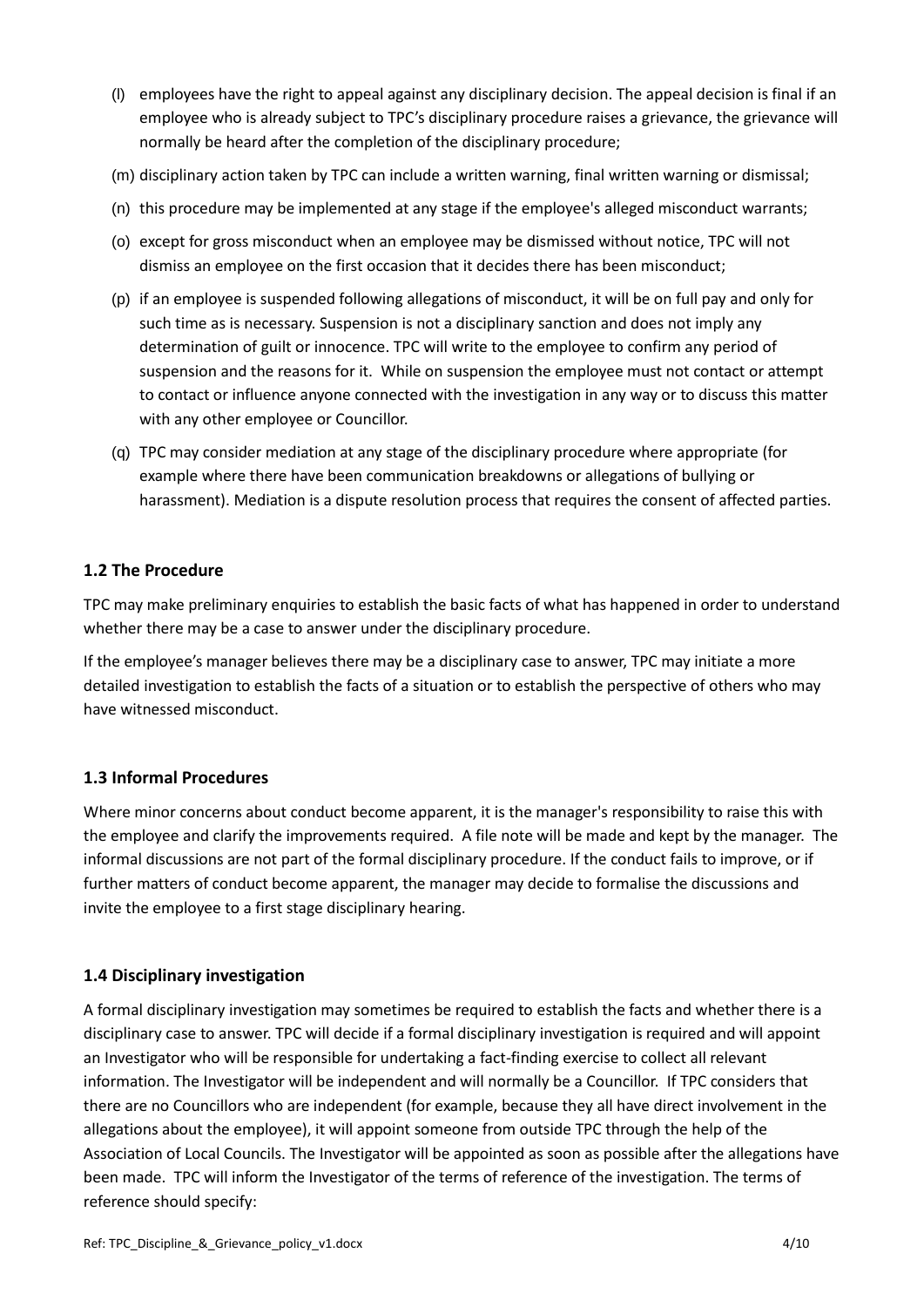- (a) the allegations or events that the investigation is required to examine;
- (b) whether a recommendation is required and how the findings should be presented;
- (c) to whom the findings should be reported to and who to contact for further direction if required.

The employee will be notified in writing of the alleged misconduct, details of the person undertaking the investigation and that they may be asked to meet the Investigator as part of the disciplinary investigation. The employee may choose to be accompanied by a representative at any meeting. The Investigator has no authority to take disciplinary action. His/her role is to establish the facts as quickly as possible, to prepare a report that recommends what action should be considered and the findings on which the recommendations were based.

## **1.5 Format of a formal disciplinary meeting**

If formal disciplinary action is considered a meeting will be convened by the TPC chairman and will include a quorate of parish councillors but exclude any councillor with direct involvement in the matter.

The employee will be invited, in writing, to attend a disciplinary meeting and the letter will confirm the following:

- (a) details of the alleged misconduct, its possible consequences, the employee's statutory right to be accompanied at the meeting and a copy of TPC's disciplinary procedure;
- (b) the time and place for the meeting. The employee will be given reasonable notice of the hearing so that he /she has sufficient time to prepare for it.

The purpose of the disciplinary meeting hearing is for the allegations to be put to the employee and then for the employee to give their perspective. It will be conducted as follows:

- (a) the Chairman will set out the allegations and invite the employee to present their account;
- (b) the employee (or the companion) will set out his/her case and present evidence (including any witnesses and/or witness statements);
- (c) members of the committee and the employee (or the companion) may ask any questions;
- (d) the employee (or companion) will have the opportunity to sum up.

The Chairman will provide the employee with the Committee's decision with reasons, in writing, within five working days of the meeting. The Chairman will also notify the employee of the right to appeal the decision. The disciplinary meeting may be adjourned to allow matters that were raised during the meeting to be further investigated.

#### **1.6 Disciplinary action**

If the Committee decides that there should be disciplinary action, it may be any of the following:

#### **1.6.1 First written warning**

If the employee's conduct has fallen beneath acceptable standards, a first written warning will be issued setting out:

- (a) the reason for the written warning, the improvement required (if appropriate) and the time period for improvement;
- (b) that further misconduct/failure to improve will result in more serious disciplinary action;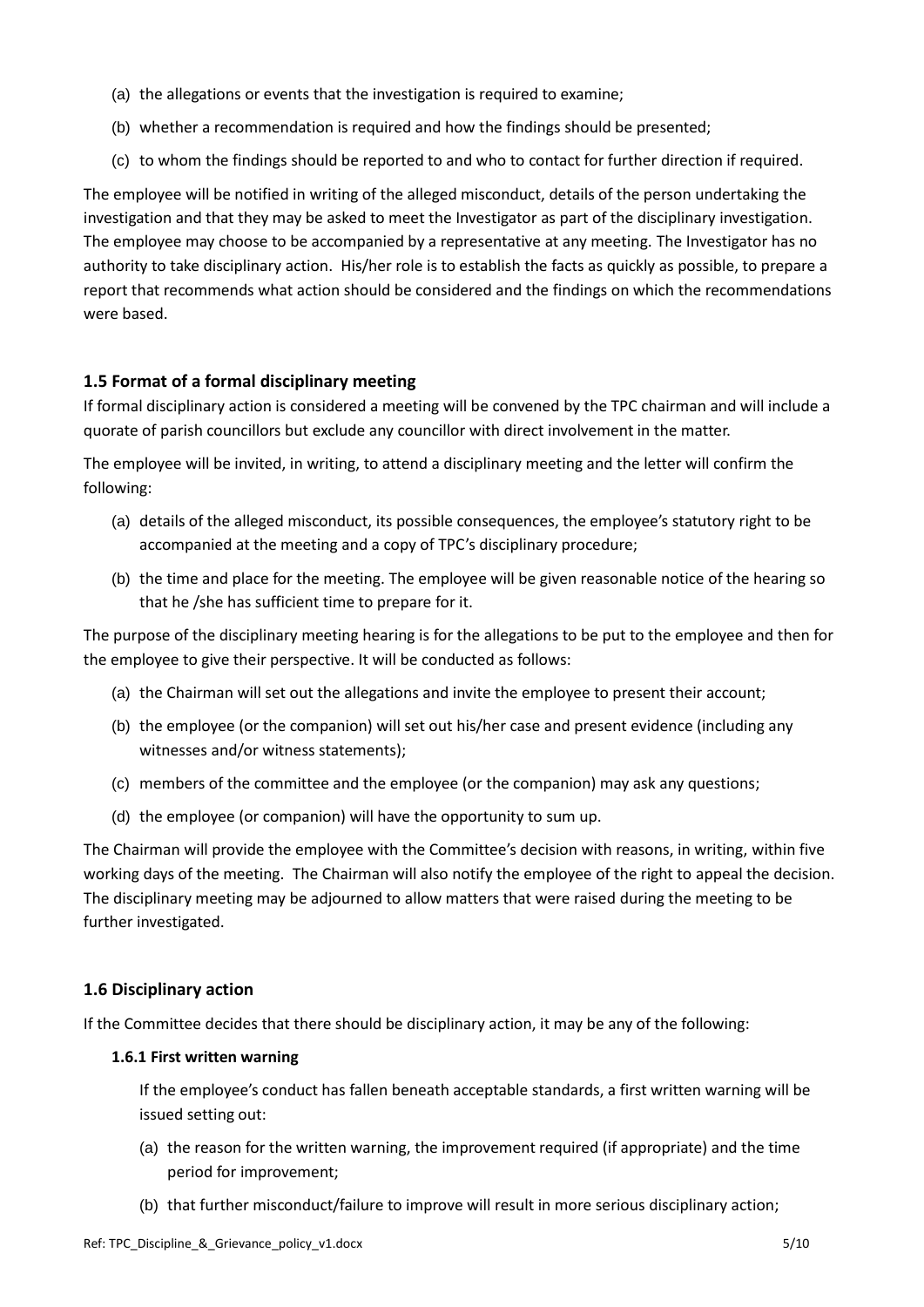- (c) the employee's right of appeal;
- (d) that a note confirming the written warning will be placed on the employee's personnel file, that a copy will be provided to the employee and that the warning will remain in force for a specified period of time (e.g. 12 months).

#### **1.6.2 Final written warning**

If the offence is sufficiently serious, or if there is further misconduct or a failure to improve sufficiently during the period of a prior warning, the employee will be given a final written warning setting out:

- (a) the reason for the final written warning, the improvement required (if appropriate) and the time period for improvement;
- (b) that further misconduct/failure to improve will result in more serious disciplinary action up to and including dismissal;
- (c) the employee's right of appeal;
- (d) that a note confirming the final written warning will be placed on the employee's personnel file, that a copy will be provided to the employee and that the warning will remain in force for a specified period of time (e.g. 12 months).

#### **1.6.3 Dismissal**

TPC may dismiss:

- (a) for gross misconduct;
- (b) if there is no improvement within the specified time period in the conduct that has been the subject of a final written warning, or if another instance of misconduct has occurred and a final written warning has already been issued and remains in force;
- (c) TPC will consider very carefully a decision to dismiss. If an employee is dismissed, he/she will receive a written statement of the reasons for his/her dismissal, the date on which the employment will end and details of his/her right of appeal.

If it is decided to take no disciplinary action, no record of the matter will be retained on the employee's personnel file. Action taken as a result of the disciplinary meeting will remain in force unless it is modified as a result of an appeal.

#### **1.7 The appeal**

An employee who is the subject of disciplinary action will be notified of the right of appeal. His/her written notice of appeal must be received by TPC within five working days of the employee receiving written notice of the disciplinary action and must specify the grounds for appeal. The grounds for appeal include:

- (a) a failure by TPC to follow its disciplinary policy;
- (b) the Committee's disciplinary decision was not supported by the evidence;
- (c) the disciplinary action was too severe in the circumstances of the case;
- (d) new evidence has come to light since the disciplinary meeting.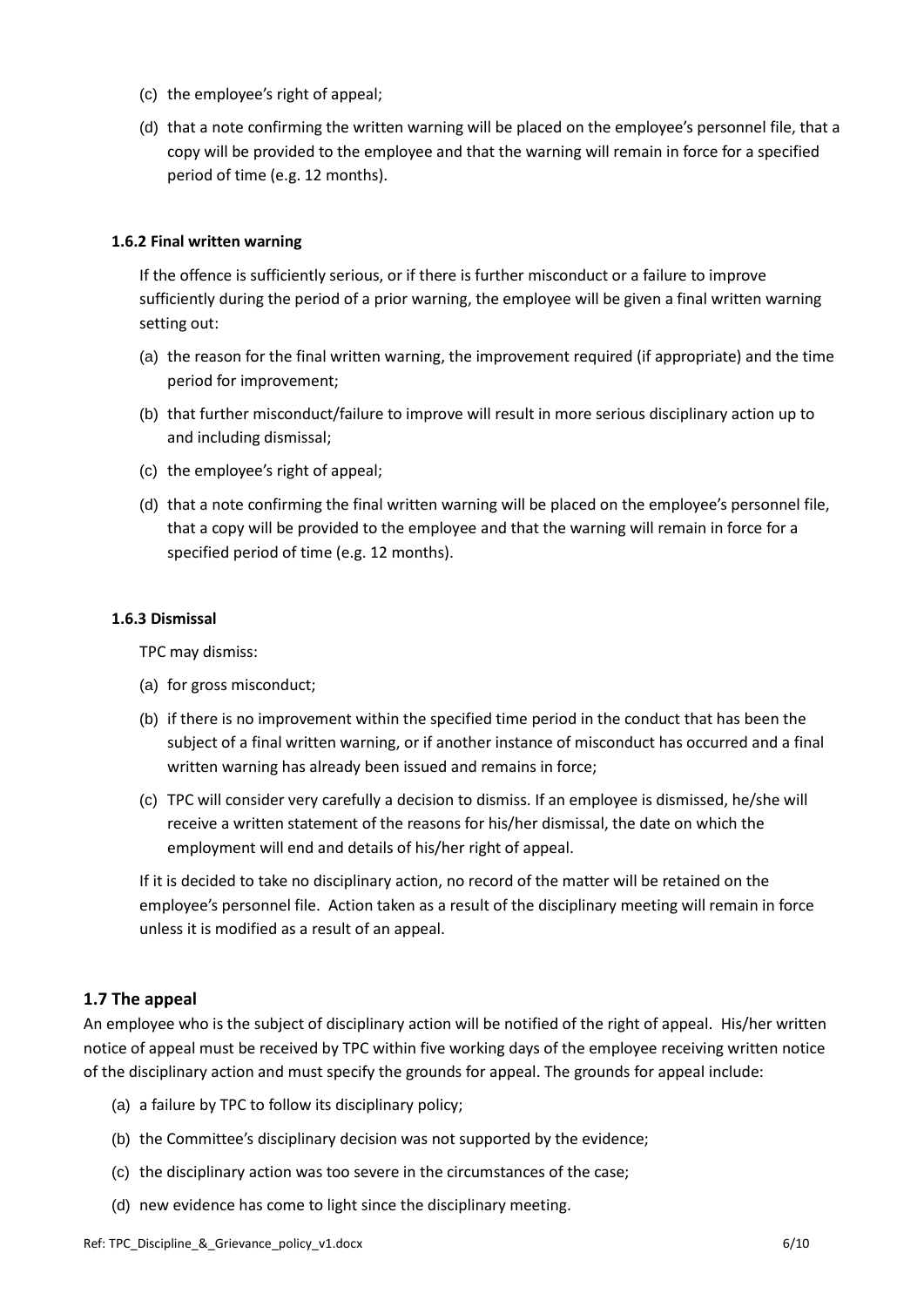The appeal will be heard as a specially convened formal TPC meeting, the date and time of which will be notified in writing to the employee. If deemed necessary, the meeting will include a representative from WALC.

At the appeal meeting, the Chairman will:

- (a) explain the purpose of the meeting, which is to hear the employee's reasons for appealing against the disciplinary decision;
- (b) explain the action that the appeal panel can take.

The employee (or companion) will then be asked to explain the grounds for appeal and members of the meeting may ask for clarification on any points raised. The Chairman will then inform the employee that he/she will receive the decision and the panel's reasons, in writing, usually within five working days of the appeal hearing. The appeal panel may decide to uphold the original disciplinary decision, substitute a less serious sanction or decide that no disciplinary action is necessary. If it decides to take no disciplinary action, no record of the matter will be retained on the employee's personnel file. If an appeal against dismissal is upheld, the employee will be paid in full for the period from the date of dismissal and continuity of service will be preserved. The appeal panel's decision is final.

## **2.0 GRIEVANCE PROCEDURE**

## **2.1 Introduction**

This policy is based on and complies with the 2015 ACAS Code of Practice that was published in association with the National Association of Local Councils (NALC). It also takes account of the ACAS guide on discipline and grievances at work. It aims to encourage and maintain good relationships between TPC and its employees by treating grievances seriously and resolving them as quickly as possible. It sets out the arrangements for employees to raise their concerns, problems or complaints about their employment with TPC. The policy will be applied fairly, consistently and in accordance with the Equality Act 2010. Many problems can be raised and settled during everyday working relationships. Employees should aim to settle most grievances informally with their line manager.

This policy confirms:

- (a) Employees have the right to be accompanied or represented at a grievance meeting or appeal by a companion. This includes any meeting held with them to hear about, gather facts about, discuss, consider, or resolve their grievance. The companion will be permitted to address the grievance/appeal meetings, to present the employee's case for the grievance/appeal and to confer with the employee. The companion cannot answer questions put to the employee, address the meeting against the employee's wishes or prevent the employee from explaining his/her case.
- (b) TPC will give employees reasonable notice of the date of the grievance/appeal meetings. Employees and their companions must make all reasonable efforts to attend. If the companion is not available for the proposed date of the meeting, the employee can request a postponement and can propose an alternative date that is within five working days of the original meeting date unless it is unreasonable not to propose a later date.
- (c) Any changes to specified time limits must be agreed by the employee and TPC.
- (d) An employee has the right to appeal against the decision about his/her grievance. The appeal decision is final.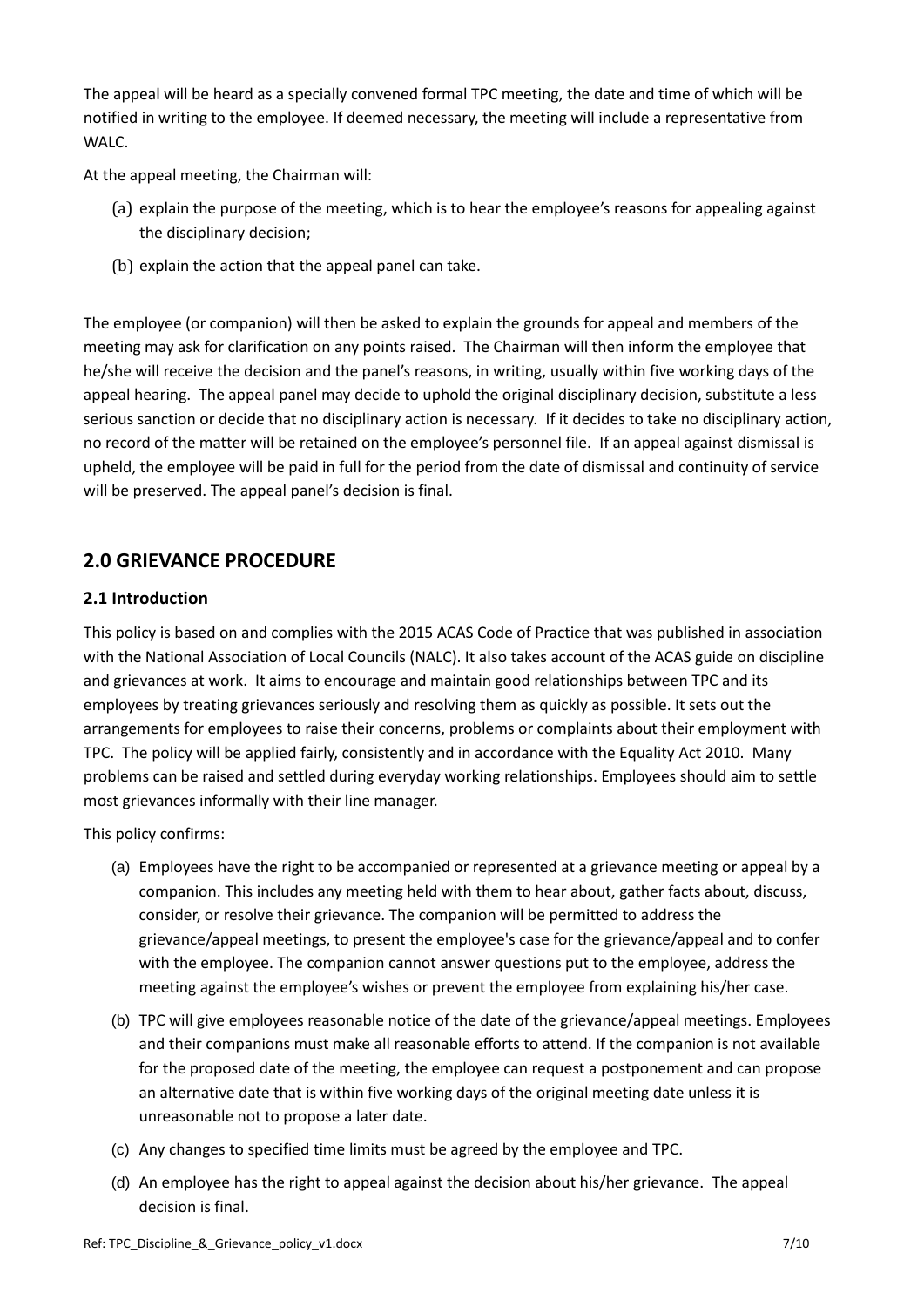- (e) Information about an employee's grievance will be restricted to those involved in the grievance process. A record of the reason for the grievance, its outcome and action taken is confidential to the employee. The employee's grievance records will be held by TPC in accordance with the General Data Protection Regulation (GDPR).
- (f) Audio or video recordings of the proceedings at any stage of the grievance procedure are prohibited, unless agreed by all affected parties as a reasonable adjustment that takes account of an employee's medical condition.
- (g) If an employee who is already subject to a disciplinary process raises a grievance, the grievance will normally be heard after completion of the disciplinary procedure.
- (h) If a grievance is not upheld, no disciplinary action will be taken against an employee if he/she raised the grievance in good faith.
- (i) TPC may consider mediation at any stage of the grievance procedure where appropriate, (for example where there have been communication breakdowns or allegations of bullying or harassment). Mediation is a dispute resolution process which requires the consent of affected parties.
- (j) Employees can use all stages of the grievance procedure if the complaint is not a code of conduct complaint about a Councillor. Employees can use the informal stage of TPC's grievance procedure to deal with all grievance issues, including a complaint about a Councillor. Employees cannot use the formal stages of TPC's grievance procedure for a code of conduct complaint about a Councillor. If the complaint about TPC is not resolved at the informal stage, the employee can contact WALC who will inform the employee whether or not the complaint can be dealt with under the Code of Conduct. If it does not concern the Code of Conduct, the employee can make a formal complaint under TPC's grievance procedure.
- (k) If the grievance is a Code of Conduct complaint against a Councillor, the employee cannot proceed with it beyond the informal stage of TPC's grievance procedure. However, whatever the complaint, TPC has a duty of care to its employees. It must take all reasonable steps to ensure employees have a safe working environment, for example by undertaking risk assessments, by ensuring staff and Councillors are properly trained and by protecting staff from bullying, harassment and all forms of discrimination.
- (l) If an employee considers that the grievance concerns his or her safety within the working environment, whether or not it also concerns a complaint against a Councillor, the employee should raise these safety concerns with his or her line manager at the informal stage of the grievance procedure. TPC will consider whether it should take further action in this matter in accordance with any of its employment policies (for example its health and safety policy) and in accordance with the code of conduct regime.

## **2.2 Informal grievance procedure**

TPC and its employees benefit if grievances are resolved informally and quickly. As soon as a problem arises, the employee should raise it with his/her manager to see if an informal solution is possible. Both should try to resolve the matter at this stage. If the employee does not want to discuss the grievance with his/her manager (for example, because it concerns the manager), the employee should contact another parish councillor. If the employee's complaint is about a Councillor, it may be appropriate to involve that Councillor at the informal stage. This will require both the employee's and Councillor's consent.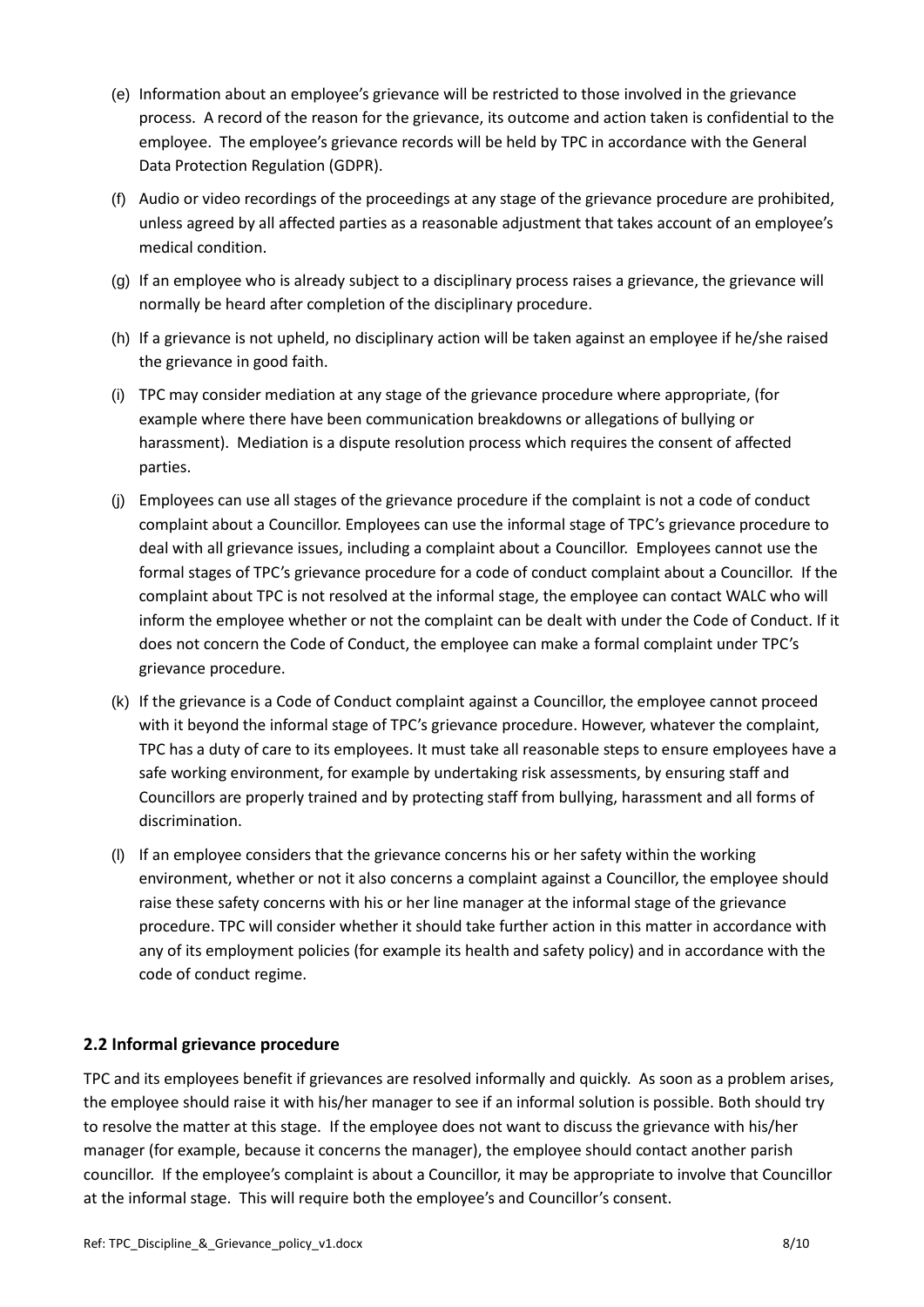#### **2.3 Formal grievance procedure**

If it is not possible to resolve the grievance informally and the employee's complaint is not one that should be dealt with as a Code of Conduct complaint (see above), the employee may submit a formal grievance. It should be submitted in writing to the Chairman of TPC and the Council will hear the grievance.

#### **2.4 Investigation**

If TPC decides that it is appropriate, (e.g. if the grievance is complex), it may appoint an Investigator to carry out an investigation before the grievance meeting to establish the facts of the case. The investigation may include interviews (e.g. the employee submitting the grievance, other employees, Councillors or members of the public). The Investigator will summarise their findings (usually within an investigation report) and present their findings.

#### **2.5 Notification**

Within 10 working days of TPC receiving the employee's grievance (this may be longer if there is an investigation), the employee will normally be asked, in writing, to attend a grievance meeting. The written notification will include the following:

- (a) the names of its chairman and other members;
- (b) the date, time and place for the meeting (of which the employee will be given reasonable notice and which will normally be within 25 working days of when the grievance was received);
- (c) the employee's right to be accompanied by a representative;
- (d) a copy of TPC's grievance policy;
- (e) confirmation that witnesses may attend (or submit witness statements) on the employee's behalf and that the employee should provide the names of his/her witnesses as soon as possible before the meeting;
- (f) confirmation that the employee will provide TPC with any supporting evidence in advance of the meeting, usually with at least two days' notice;
- (g) findings of any investigation that has been undertaken;
- (h) an invitation for the employee to request any adjustments to be made for the hearing (for example where a person has a health condition).

#### **2.6 The grievance meeting**

At the grievance meeting:

- (a) the employee (or companion) will set out the grievance and present the evidence;
- (b) the Chairman will ask the employee questions about the information presented and will want to understand what action does he/she want TPC to take;
- (c) any member and the employee (or the companion) may question any witness;
- (d) the employee (or companion) will have the opportunity to sum up the case;
- (e) a grievance meeting may be adjourned to allow matters that were raised during the meeting to